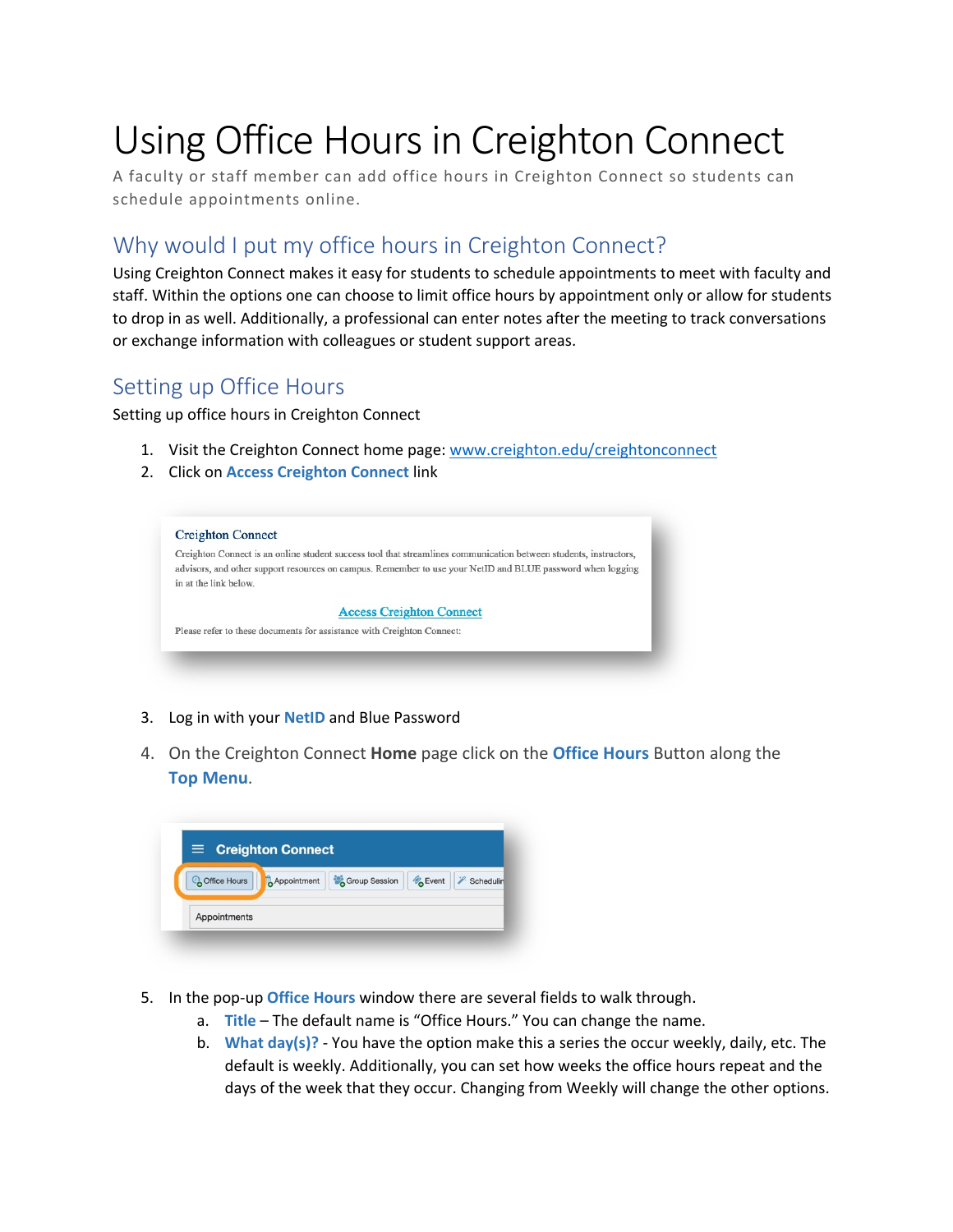- c. **What time?** Set the start time and end time of your availability
- d. **Where?** The default location will be your assigned office.
- e. **Office hours type** Three options. Scheduled appointments only, Walk-in appointments only or Scheduled and Walk-ins
- f. **How long?** Set how long each appointment is scheduled to last
- g. **Appointment Types** Depending on your role you will see different options
- h. **Instructions** You can provide instructions to students when they sign-up for an appointment
- i. **Start/End Date** You can set a start and end date. For example, if you are setting up office hours for the fall or spring semesters vs. on-going appointment time for advisees.

| <b>Add Office Hours</b> | <b>Never Mind</b><br><b>Submit</b>                                                                   |
|-------------------------|------------------------------------------------------------------------------------------------------|
| * Title                 | Office Hours                                                                                         |
| * What day(s)?          | <b>Repeats every</b><br>Weekly<br>week(s)                                                            |
|                         | Repeat on: □ Mon □ Tue □ Wed □ Thu □ Fri □ Sat □ Sun                                                 |
| * What time?            | <b>Enter Start Time</b><br><b>Enter End Time</b><br>to                                               |
| * Where?                | Note: You may select more than one location to give students a choice.                               |
|                         | https://creighton.zoom.us/my/<br>Copy and paste the link into your browser to join the meeting room. |
|                         | $\Box$ L28o                                                                                          |
|                         | Check in at the EDGE Office front desk                                                               |
| ★ Office hours Type @   | Scheduled And Walk-ins                                                                               |
|                         | <b>Take either scheduled appointments or walk-ins</b>                                                |
| * How long?             | 15 minutes<br>minimum appointment length                                                             |
|                         | 15 minutes<br>maximum appointment length                                                             |
| * Appointment Types     | Select the types of meetings you will have in these office hours.                                    |
|                         | <b>EDGE 120/EDGE 130</b><br>Academic Advising                                                        |
|                         | Pre-Health Advising<br>Pre-Law Advising                                                              |
|                         | SPAHP - Distance Pharmacy<br>□ Teaching                                                              |
| <b>Instructions</b>     | <b>Start/End Date</b>                                                                                |
|                         |                                                                                                      |
|                         | These will be sent to anyone who makes an appointment.                                               |

When you are ready, click the **Submit** button.

Your office hours will now show in the **Appointments** page.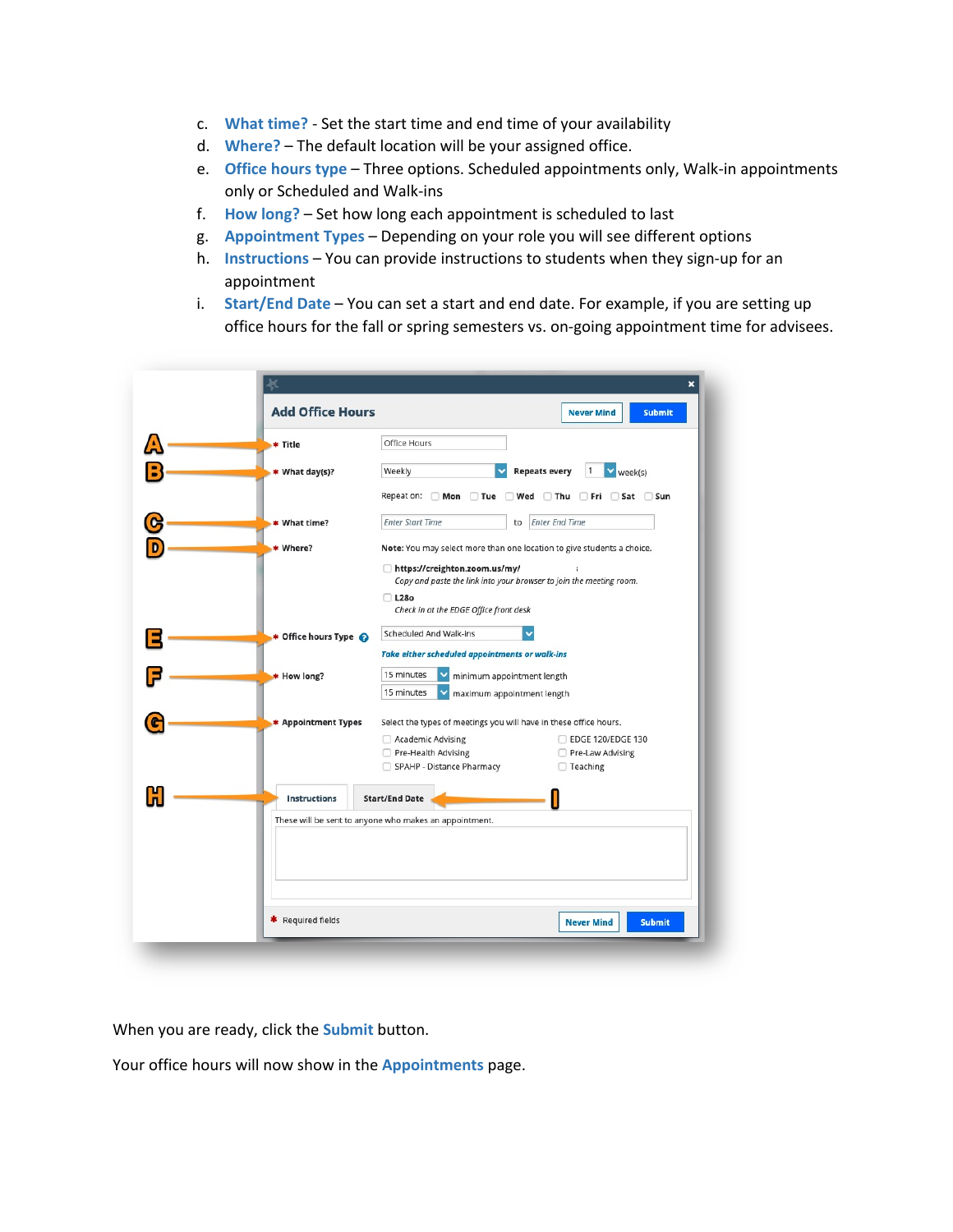| $\odot$                          | <b>Office Hours</b> |                  |                     |
|----------------------------------|---------------------|------------------|---------------------|
| Blue, Creighton (2:30 pm)        |                     |                  |                     |
|                                  |                     | $\odot$          | <b>Office Hours</b> |
| <b>O</b> Time has already passed |                     | <b>O</b> Sign Up |                     |
|                                  |                     | <b>O</b> Sign Up |                     |
|                                  |                     | <b>O</b> Sign Up |                     |
|                                  |                     |                  |                     |

Your students and advisees who will be able to view and schedule through open meeting times when they use the **Schedule** option in Creighton Connect.

#### Entering Notes After a Student Appointment

The Outcomes feature in Creighton Connect is an easy way for advisors and instructors to summarize a student appointment. The feature allows staff and faculty to record when the meeting took place, write a short summary of what was covered and even use the feature called Speednotes to quick enter the topics that were discussed without taking too much time.

#### Notes in Creighton Connect and FERPA

When you enter a note into Creighton Connect what you write is listed as **Disclosable under FERPA**. This means that if a student requests a copy of their student record from the university at any point in time, the notes that you enter into the system will be shared with them.

This disclosure under FERPA also includes communications about the student in the form of emails or even text messages. This disclosure is limited by certain, specific types of information. One example is a "Sole Possession Note." This is a note that a faculty member might make in a notebook and are only used for their own reference and never shared. These are not disclosable under FERPA.

It is considered best practice to write your notes as objectively as possible, assuming that at any point the student can read them.

To learn more about FERPA disclosures and best practice visit the registrar's website: <https://www.creighton.edu/registrar/confidentialityprivacyferpa/>

### How to Enter a Note using Outcomes after a Student Appointment

6. Access Outcomes appointments listed on the **Home** page in the **Appointments** block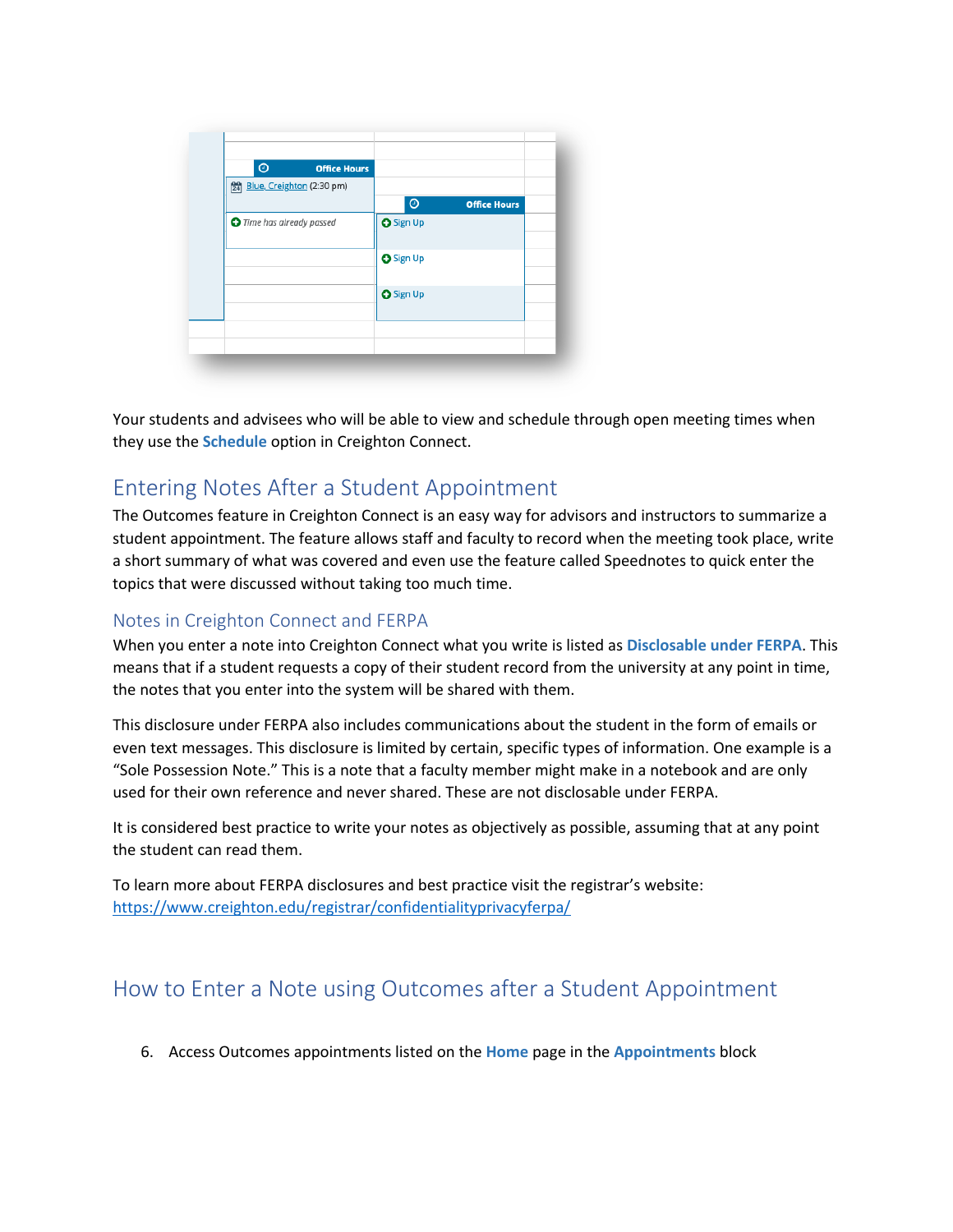| <sup>2</sup> Group Session<br>Appointment<br><sup>C</sup> office Hours | <b>B</b> Event<br>Scheduling Wizard<br><b>C</b> <sub>o</sub> Reserve Time<br>Record Attendance |
|------------------------------------------------------------------------|------------------------------------------------------------------------------------------------|
| Appointments                                                           | <b>Recent Changes</b><br>-                                                                     |
|                                                                        | $\checkmark$<br>Show Next 15 days<br>how All Activity<br>v                                     |
| Location: https://creighton.zoom.us/my/t                               |                                                                                                |

7. **Mouseover** the **Calendar Icon** next to the student's name in the Appointments block



8. In the small window that appears click on the **Outcomes** button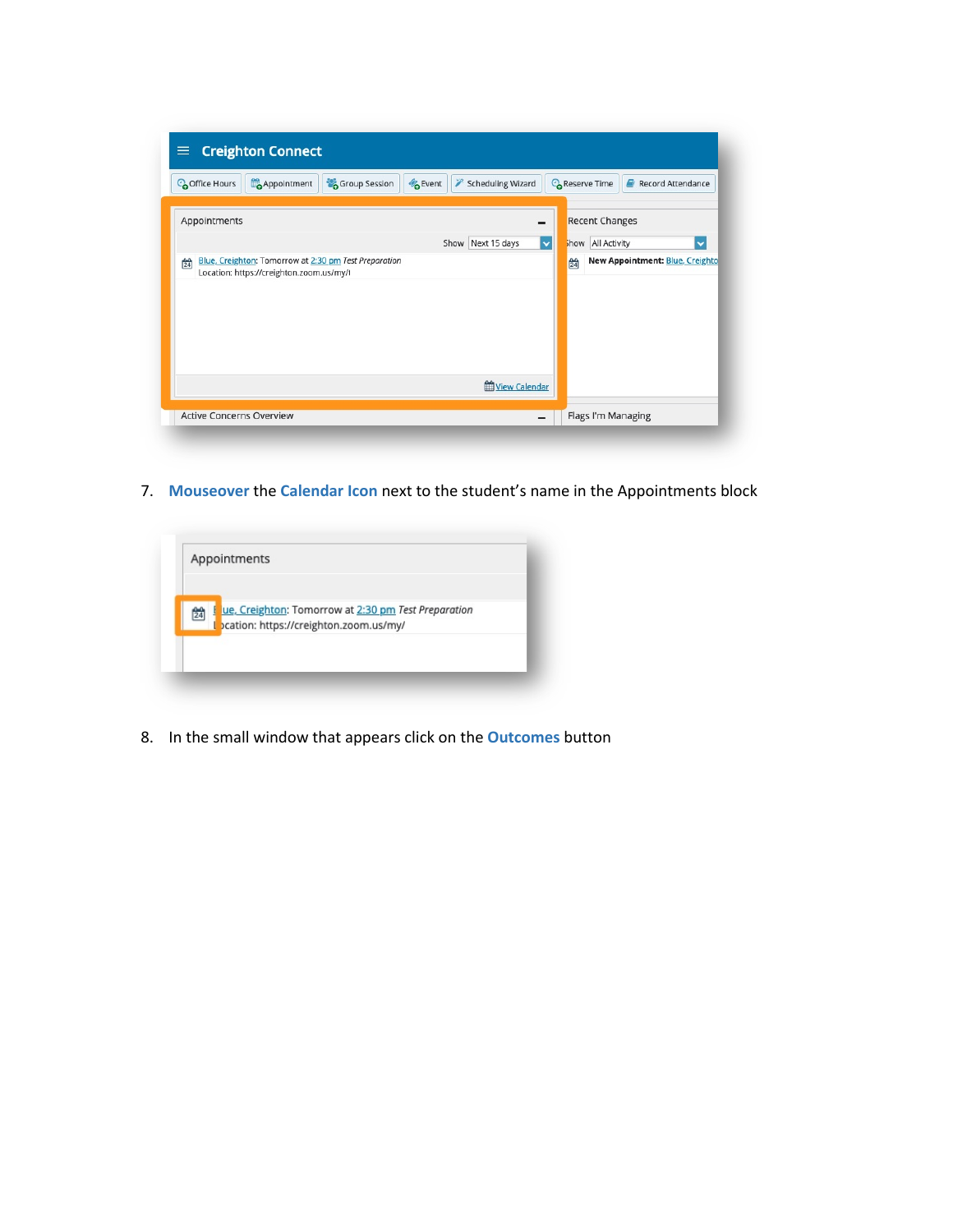| <b>Creighton Blue</b><br>CTB73449 | Location: https://creighton.zoom.us/my/tobiasnownes                                                              |  |  |
|-----------------------------------|------------------------------------------------------------------------------------------------------------------|--|--|
| <b>DETAILS</b>                    | PERSON INFO                                                                                                      |  |  |
|                                   | Tomorrow at 2:30 pm<br>◎ Scheduled: Today at 9:05 am<br>https://creighton.zoom.us/my/<br><b>Test Preparation</b> |  |  |

- 9. In the Appointment pop-up window enter the time of the meeting. You can also indicate if the student missed the appointment.
- 10. Check the box if you want the student to get an email copy of the meeting notes
- 11. In the **Comments** section you can enter your notes from the meeting

| Scheduling           | <b>Outcomes</b>                           | <b>SpeedNotes</b>                                                                                                                                                                                                          |  |  |  |  |
|----------------------|-------------------------------------------|----------------------------------------------------------------------------------------------------------------------------------------------------------------------------------------------------------------------------|--|--|--|--|
| Time <sup>©</sup>    |                                           | to Actual End Time                                                                                                                                                                                                         |  |  |  |  |
| <b>Attendance</b>    | г                                         | <b>Student missed appointment</b>                                                                                                                                                                                          |  |  |  |  |
| Email                | Send a copy of note to student            |                                                                                                                                                                                                                            |  |  |  |  |
|                      |                                           |                                                                                                                                                                                                                            |  |  |  |  |
|                      |                                           | Comments are notes about the appointment, viewable only by you and other people with whom the appointment is shared. These<br>notes can be edited only by you before or after the appointment for record-keeping purposes. |  |  |  |  |
|                      |                                           |                                                                                                                                                                                                                            |  |  |  |  |
|                      |                                           |                                                                                                                                                                                                                            |  |  |  |  |
|                      |                                           |                                                                                                                                                                                                                            |  |  |  |  |
|                      |                                           | Student View: This appointment and the notes associated with it are disclosable to the student under FERPA.                                                                                                                |  |  |  |  |
|                      |                                           | Permissions: People with the following roles may be able to see this appointment if they have a relationship with the student(s):                                                                                          |  |  |  |  |
| <b>Comments</b><br>≏ | • Academic Leadership                     |                                                                                                                                                                                                                            |  |  |  |  |
|                      | • Calendar Manager<br>• Retention Advisor |                                                                                                                                                                                                                            |  |  |  |  |